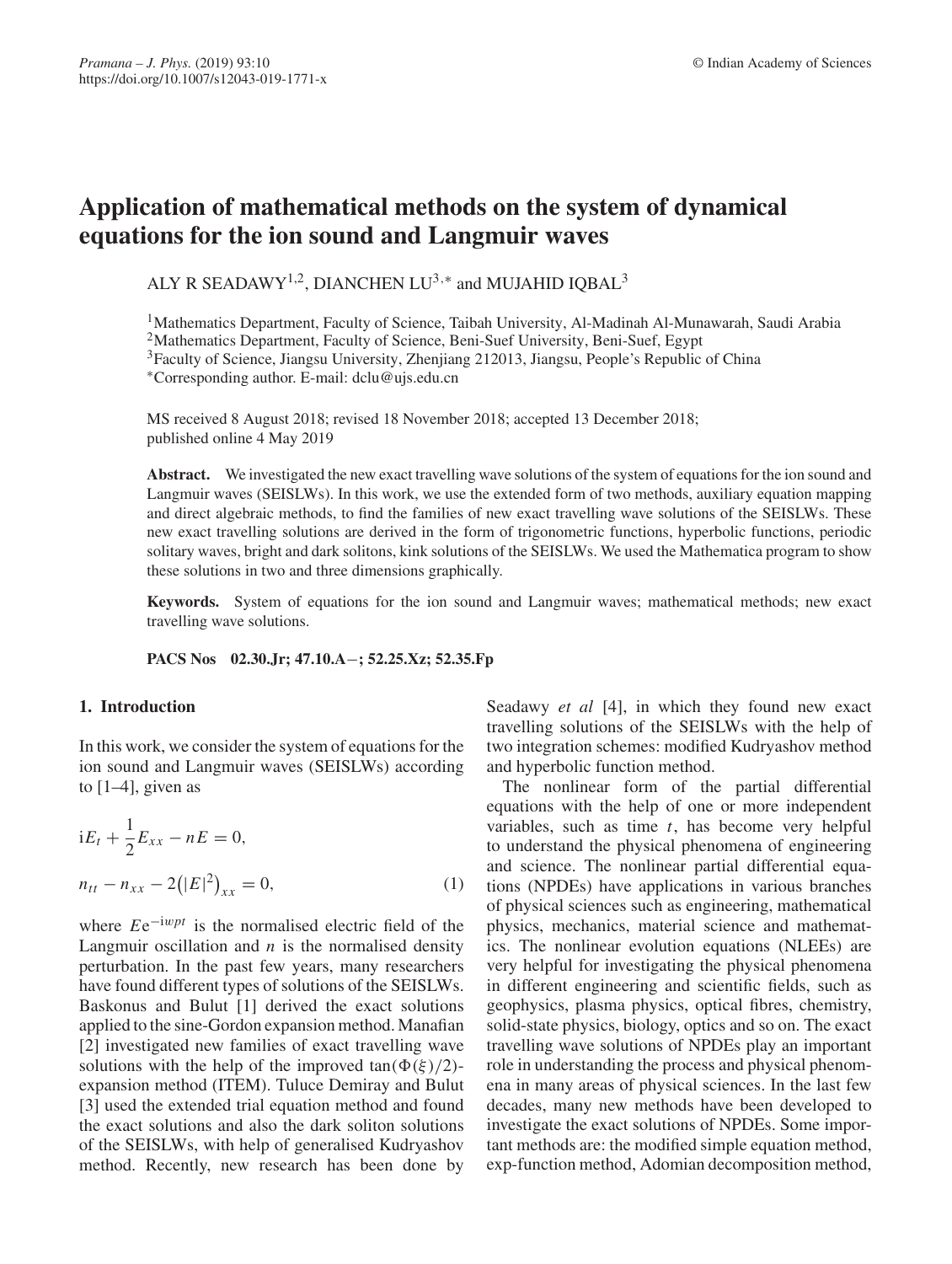extended auxiliary equation mapping method, modified extended tanh-expansion method, homotopy perturbation method, improved F-expansion method, extended modified direct algebraic method and so on [5–38].

The main purpose of this work is to find the families of new exact travelling wave solutions (SEISLWs) using the extended form of auxiliary equation mapping and direct algebraic mapping methods [39]. As a result, the new exact travelling wave solutions in the form of normalised electric field *E* and density perturbation *n* are obtained, which also represent two and three dimensional graphically.

This work is organised as follows: in §2, formulation of the SEISLWs is given. In §3, the method of finding the new exact travelling wave solutions is discussed in detail with the help of two families and the normalised electric field and density perturbation are formulated. Finally, the conclusion is given in §4.

#### **2. Formulation of the SEISLWs**

Let us consider the travelling wave solution of the SEISLWs as

$$
E(x, t) = e^{i\theta}U(\xi), \quad n(x, t) = V(\xi),
$$
  
\n
$$
\theta = (kx + \mu t), \quad \xi = (\omega x + \lambda t).
$$
 (2)

We obtain

$$
i(\lambda + \omega t)U' = 0,\t(3)
$$

$$
kU'' - (2\mu + k^2)U - 2UV = 0,\t\t(4)
$$

$$
(\lambda^2 - \omega^2)V'' - 2\omega^2(U^2)'' = 0.
$$
 (5)

We integrate eq. (5) twice with respect to  $\xi$  and keeping the integration constant as zero, we get

$$
V(\xi) = \frac{2}{k^2 - 1} U^2(\xi), \quad \lambda = -\omega k.
$$
 (6)

Substituting eq. (6) into eq. (4), we finally obtain

$$
\omega^{2}(k^{2} - 1)U'' - (k^{2} - 1)(2\mu^{2} + k^{2})U - 4U^{3} = 0.
$$
\n(7)

#### **3. Families of solitary wave solutions**

In this section we investigate the families of new exact travelling wave solutions in the form of normalised electric field *E* and density perturbation *n* for the SEISLWs. We apply the extended auxiliary equation mapping and extended direct algebraic mapping methods. As a result, different analytic solutions of eq. (1) for different values of the normalised electric field *E* and density perturbation *n* are obtained and the new families are given below.

#### 3.1 *Families I*

3.1.1 *Extended auxiliary equation mapping method.* Here we apply the extended auxiliary equation mapping method and the general solution of the SEISLWs is in series as

$$
u(\xi) = \sum_{i=0}^{m} a_i F^i(\xi) + \sum_{i=-1}^{-m} b_{-i} F^i(\xi)
$$
  
+ 
$$
\sum_{i=2}^{m} c_i F^{i-2}(\xi) F'(\xi)
$$
  
+ 
$$
\sum_{i=-1}^{-m} d_{-i} F^i(\xi) F'(\xi),
$$
 (8)

where  $a_0, a_1, \ldots, a_n, b_1, b_2, \ldots, b_n, c_2, c_3, \ldots, c_n, d_1$  $d_2$ ,...,  $d_n$  are constants, which are determined later, and the values of  $F(\xi)$  and  $F'(\xi)$  satisfy the following auxiliary equation:

$$
F'(\xi) = \sqrt{pF^2(\xi) + qF^3(\xi) + rF^4(\xi)},
$$
  
\n
$$
F''(\xi) = pF(\xi) + \frac{3}{2}qF^2(\xi) + 2rF^3(\xi),
$$
  
\n
$$
F'''(\xi) = (p + 3qF(\xi) + 6rF^2(\xi))F'(\xi),
$$
  
\n
$$
F''''(\xi) = \frac{1}{2}F(\xi)(2p^2 + 15pqF(\xi)) + 5(3q^2 + 8pr)F^2(\xi) + 60qrF^3(\xi) + 48r^2F^4(\xi)).
$$
\n(9)

Balancing the highest-order derivatives and highestorder nonlinear terms in eq. (7), we obtain  $m = 1$ . The general solution of eq. (1) takes the following form:

$$
u(\xi) = a_0 + a_1 F(\xi) + \frac{b_1}{F(\xi)} + \frac{d_1 F'(\xi)}{F(\xi)}.
$$
 (10)

Substituting eq. (10) into eq. (8) and collecting all the coefficients of  $F^{ij}(\xi)F^i(\xi)(j = 0, 1; i = 1, 2, 3,$  $\dots$ , *n*), we set every coefficient equal to zero to obtain a set of algebraic equations. By solving this system with the help of Mathematica, the parameters  $a_0$ ,  $a_1$ ,  $b_1$ ,  $d_1$ can be determined as follows.

*Case* I

$$
a_0 = 0, \quad a_1 = \pm \frac{\sqrt{k^2 - 1}\sqrt{r}\omega}{2\sqrt{2}}, \quad b_1 = 0,
$$
  

$$
d_1 = \pm \frac{\sqrt{k^2 - 1}\omega}{2\sqrt{2}}, \quad \mu = \frac{1}{4}(-2k^2 - p\omega^2).
$$
 (11)

Substituting eq. (11), for only the positive values of *a*<sup>1</sup> and *d*1, into eq. (10), we get the normalised electric field  $E$  and density perturbation  $n$  of eq. (1) in the simplified form of new exact travelling solutions as follows: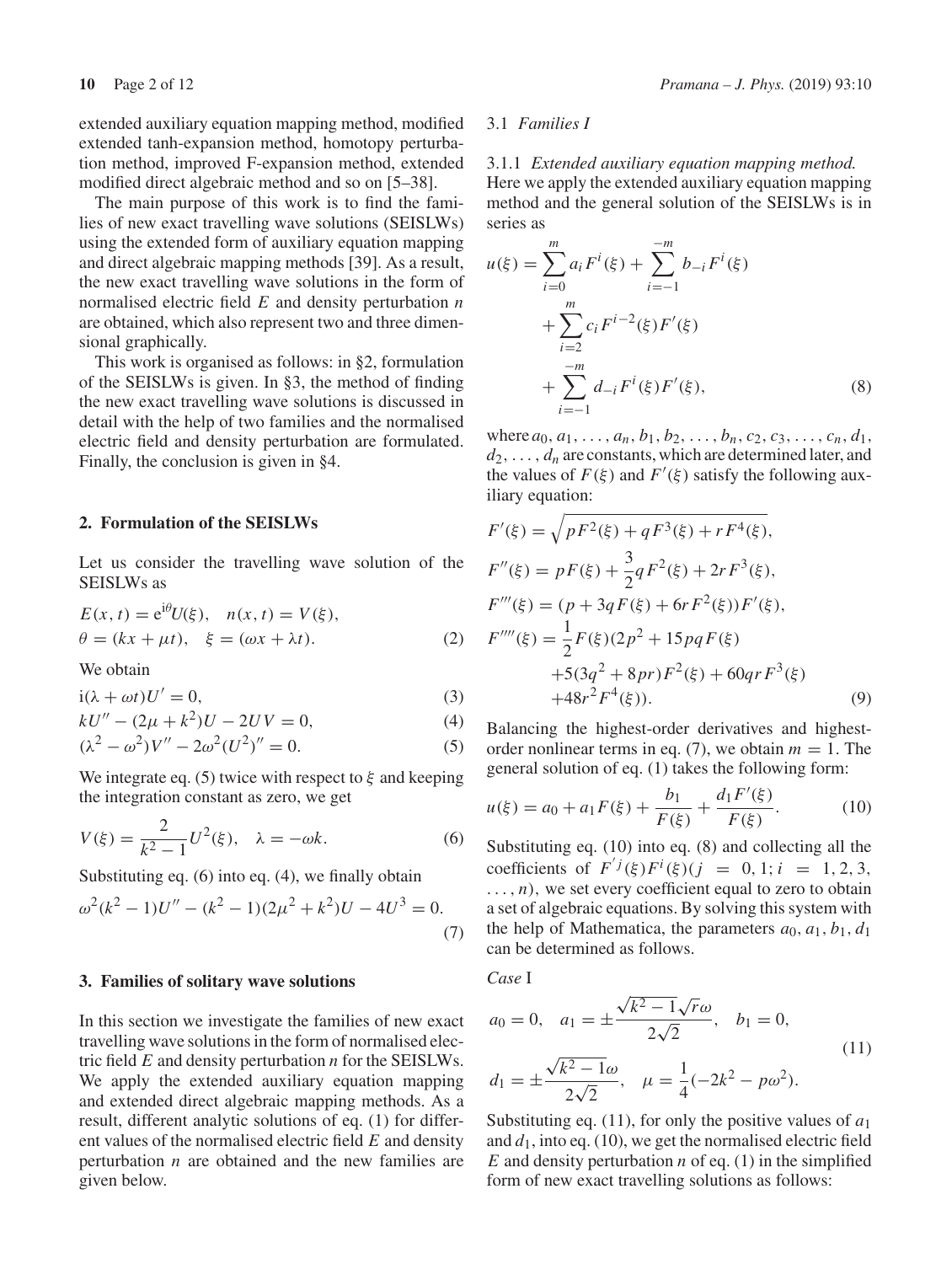*Pramana – J. Phys.* (2019) 93:10 Page 3 of 12 **10** 

$$
E_1(x,t) = \frac{\sqrt{k^2 - 1}\omega e^{i(kx + \mu t)}(\sqrt{p}q\text{ssech}^2(\frac{1}{2}\sqrt{p}(kx + \mu t) + \xi_0) - 2p\sqrt{r}(s\tanh(\frac{1}{2}\sqrt{p}(kx + \mu t) + \xi_0) + 1)^2)}{4\sqrt{2}(q\text{s}\tanh(\frac{1}{2}\sqrt{p}(kx + \mu t) + \xi_0) + q)},
$$

(12)

$$
n_1(x,t) = \frac{\omega^2(\sqrt{p}q\text{ssech}^2(\frac{1}{2}\sqrt{p}(kx + \mu t) + \xi_0) - 2p\sqrt{r}(s\tanh(\frac{1}{2}\sqrt{p}(kx + \mu t) + \xi_0) + 1)^2)^2}{16(qs\tanh(\frac{1}{2}\sqrt{p}(kx + \mu t) + \xi_0) + q)^2},
$$
\n(13)

$$
E_2(x,t) = \frac{\sqrt{k^2 - 1}\omega e^{i(kx + \mu t)}\left(\sqrt{r}\sqrt{\frac{p}{r}}\left(\frac{s\sinh(\sqrt{p}(kx + \mu t))}{\cosh(\sqrt{p}(kx + \mu t)) + \rho} + 1\right)^2 + \frac{2\sqrt{p}s(\rho\cosh(\sqrt{p}(kx + \mu t)) + 1)}{(\cosh(\sqrt{p}(kx + \mu t)) + \rho)^2}\right)}{4\sqrt{2}\left(\frac{s\sinh(\sqrt{p}(kx + \mu t))}{\cosh(\sqrt{p}(kx + \mu t)) + \rho} + 1\right)},
$$
(14)

$$
n_2(x,t) = \frac{\omega^2 \left(\sqrt{r} \sqrt{\frac{p}{r}} \left(\frac{s \sinh(\sqrt{p}(kx+\mu t))}{\cosh(\sqrt{p}(kx+\mu t))+\rho} + 1\right)^2 + \frac{2\sqrt{p}s(\rho \cosh(\sqrt{p}(kx+\mu t))+1)}{(\cosh(\sqrt{p}(kx+\mu t))+\rho)^2}\right)^2}{16\left(\frac{s \sinh(\sqrt{p}(kx+\mu t))}{\cosh(\sqrt{p}(kx+\mu t))+\rho} + 1\right)^2},
$$
\n(15)

$$
E_3(x,t) = \left( e^{i(kx+\mu t)} \sqrt{k^2 - 1} \sqrt{p} \omega \left( -s \cosh(\sqrt{p}(kx + \mu t)) (\cosh(\sqrt{p}(kx + \mu t)) + \rho \sqrt{\sigma^2 + 1}) \right) \right)
$$
  
+  $s \sinh(\sqrt{p}(kx + \mu t)) (\sinh(\sqrt{p}(kx + \mu t)) + \sigma)$   

$$
- \frac{\sqrt{p} \sqrt{r} \left( s \cosh(\sqrt{p}(kx + \mu t)) + \sinh(\sqrt{p}(kx + \mu t)) + \rho s \sqrt{\sigma^2 + 1} + \sigma \right)^2}{q} \right) \Bigg) /
$$
  

$$
2\sqrt{2} (\sinh(\sqrt{p}(kx + \mu t)) + \sigma) (s \cosh(\sqrt{p}(kx + \mu t)) + \sinh(\sqrt{p}(kx + \mu t)) + \rho s \sqrt{\sigma^2 + 1} + \sigma),
$$
(16)

$$
n_3(x,t) = \left( p\omega^2 \left( s \cosh(\sqrt{p}(kx + \mu t)) (\cosh(\sqrt{p}(kx + \mu t)) + \rho \sqrt{\sigma^2 + 1}) -s \sinh(\sqrt{p}(kx + \mu t)) (\sinh(\sqrt{p}(kx + \mu t)) + \sigma) + \frac{\sqrt{p}\sqrt{r}(s \cosh(\sqrt{p}(kx + \mu t)) + \sinh(\sqrt{p}(kx + \mu t)) + \rho s \sqrt{\sigma^2 + 1} + \sigma)^2}{q} \right)^2 \right)
$$
  
4 $(\sinh(\sqrt{p}(kx + \mu t)) + \sigma)^2 (s \cosh(\sqrt{p}(kx + \mu t)) + \sinh(\sqrt{p}(kx + \mu t)) + \rho s \sqrt{\sigma^2 + 1} + \sigma)^2.$  (17)

*Case* II

$$
a_0 = \pm \frac{\sqrt{k^2 - 1}\sqrt{p}\omega}{2\sqrt{2}}, \quad a_1 = \pm \frac{\sqrt{k^2 - 1}\sqrt{r}\omega}{\sqrt{2}}, b_1 = 0, \quad d_1 = 0,
$$

$$
\mu = \frac{1}{4}(-2k^2 - p\omega^2), \quad q = 2\sqrt{p}\sqrt{r}.
$$
 (18)

Substituting eq. (18), for only the positive values of  $a_0$ and  $a_1$ , into eq. (10), the exact travelling wave solutions in the form of normalised electric field *E* and density perturbation *n* of eq. (1) are obtained as follows (see figures 1–4 ):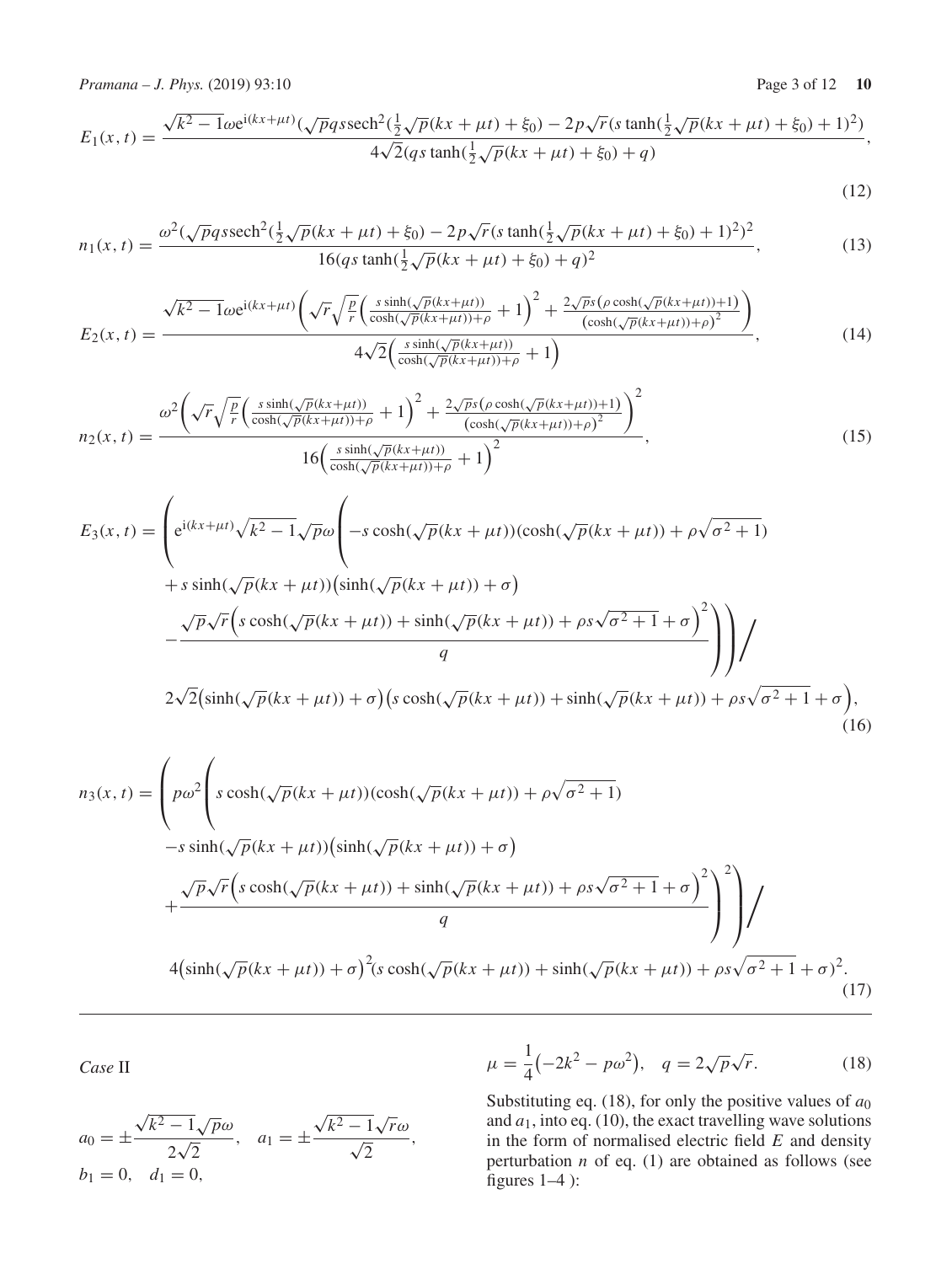

**Figure 1.** Exact solution for the real value of eq. (19) when  $k = 8$ ,  $p = 1$ ,  $\omega = 0.5$ ,  $r = 1$ ,  $s = 1$ ,  $\xi_0 = 0.8$ ,  $q = 1$ ,  $\mu = 0.4$ ,  $\rho = 0.8$ .



**Figure 2.** Exact solution given in eq. (20) when  $k = 18$ ,  $p = 0.4$ ,  $\omega = 0.9$ ,  $r = 0.8$ ,  $s = 2$ ,  $q = 1$ ,  $\xi_0 = 0.5$ ,  $\rho = 0.8$ ,  $\mu = 0.5$ .



**Figure 3.** Exact solution for the real value of eq. (23) when  $k = 2$ ,  $p = 0.4$ ,  $\omega = 2$ ,  $r = 0.5$ ,  $s = 2$ ,  $q = 1$ ,  $\sigma = 0.4$ ,  $\rho = 0.8$ ,  $\mu = 0.5$ .



**Figure 4.** Exact solution given in eq. (24) when  $k = 2$ ,  $p = 0.5$ ,  $\omega = 0.8$ ,  $r = 0.5$ ,  $s = 0.5$ ,  $q = 1$ ,  $\mu = 0.4$ ,  $\rho = 0.8$ ,  $\sigma = 2$ .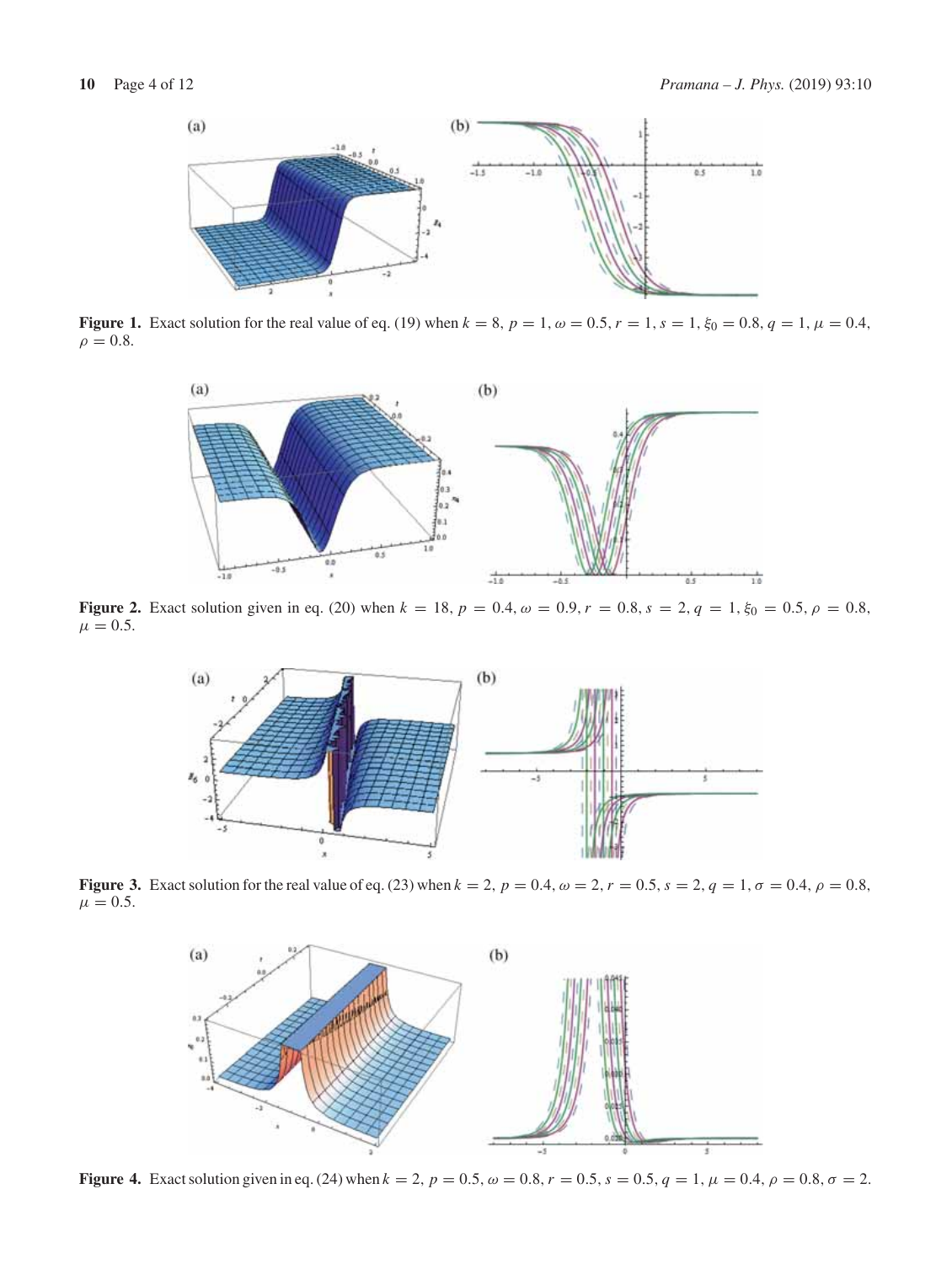*Pramana – J. Phys.* (2019) 93:10 **Page 5 of 12 10** Page 5 of 12 **10** 

$$
E_4(x,t) = \frac{\sqrt{k^2 - 1}\sqrt{p}\omega e^{i(kx + \mu t)}(-2\sqrt{p}\sqrt{r}s\tanh(\frac{1}{2}\sqrt{p}(kx + \mu t) + \xi_0) - 2\sqrt{p}\sqrt{r} + q)}{2\sqrt{2}q},
$$
(19)

$$
n_4(x,t) = \frac{p\omega^2(-2\sqrt{p}\sqrt{r}s\tanh(\frac{1}{2}\sqrt{p}(kx+\mu t)+\xi_0)-2\sqrt{p}\sqrt{r}+q)^2}{4q^2},
$$
\n(20)

$$
E_5(x,t) = \frac{\sqrt{k^2 - 1}\omega e^{i(kx + \mu t)}\left(\sqrt{r}\sqrt{\frac{p}{r}}\left(\frac{s\sinh(\sqrt{p}(kx + \mu t))}{\cosh(\sqrt{p}(kx + \mu t)) + \rho} + 1\right) + \sqrt{p}\right)}{2\sqrt{2}},
$$
\n(21)

$$
n_5(x,t) = \frac{1}{4}\omega^2 \left(\sqrt{r}\sqrt{\frac{p}{r}}\left(\frac{s\sinh(\sqrt{p}(kx+\mu t))}{\cosh(\sqrt{p}(kx+\mu t))+\rho}+1\right)+\sqrt{p}\right)^2,\tag{22}
$$

$$
E_6(x,t) = \frac{\sqrt{k^2 - 1}\sqrt{p}\omega e^{i(kx + \mu t)} \left(1 - \frac{2\sqrt{p}\sqrt{r}\left(\frac{s(\cosh(\sqrt{p}(kx + \mu t)) + \rho\sqrt{\sigma^2 + 1})}{\sinh(\sqrt{p}(kx + \mu t)) + \sigma} + 1\right)}{q}\right)}{2\sqrt{2}},
$$
\n(23)

$$
n_6(x,t) = \frac{1}{4}p\omega^2 \left(1 - \frac{2\sqrt{p}\sqrt{r}\left(\frac{s(\cosh(\sqrt{p}(kx+\mu t)) + \rho\sqrt{\sigma^2+1})}{\sinh(\sqrt{p}(kx+\mu t)) + \sigma} + 1\right)}{q}\right)^2.
$$
\n(24)

#### 3.2 *Families II*

# 3.2.1 *Extended direct algebraic mapping method.*

Here we apply the extended direct algebraic mapping method and the general solution of the SEISLWs is in series as

$$
\phi(\xi) = \sum_{i=0}^{m} a_i F^i(\xi) + \sum_{i=-1}^{-m} b_{-i} F^i(\xi)
$$

$$
+ \sum_{i=2}^{m} c_i F^{i-2}(\xi) F'(\xi)
$$

$$
+ \sum_{i=-1}^{-m} d_{-i} F^i(\xi) F'(\xi), \qquad (25)
$$

where  $a_0, a_1, \ldots, a_n, b_1, b_2, \ldots, b_n, c_2, c_3, \ldots, c_n, d_1$ ,  $d_2$ , ...,  $d_n$  are arbitrary constants, which are determined later, and the values of  $F(\xi)$  and  $F'(\xi)$  satisfy the following auxiliary equation:

$$
F'(\xi) = \sqrt{pF^2(\xi) + qF^4(\xi) + rF^6(\xi)},
$$
  
\n
$$
F''(\xi) = pF(\xi) + 2qF^3(\xi) + 3rF^5(\xi),
$$
  
\n
$$
F'''(\xi) = (p + 6qF^2(\xi) + 15rF^4(\xi))F'(\xi),
$$

$$
F''''(\xi) = F(\xi)(p^2 + 20pqF^2(\xi) + 6(4q^2 + 13pr)F^4(\xi) + 120qrF^6(\xi) + 105r^2F^8(\xi)).
$$
 (26)

Balancing the highest-order partial derivatives and highest-order nonlinear terms in eq. (7), we get  $m = 1$ . The solution of eq. (1) takes the following form:

$$
u(\xi) = a_0 + a_1 F(\xi) + \frac{b_1}{F(\xi)} + \frac{d_1 F'(\xi)}{F(\xi)}.
$$
 (27)

Substituting eq. (27) into eq. (25) and collecting the coefficients of  $F^{ij}(\xi)F^{i}(\xi)(j) = 0, 1; i = 1, 2,$  $3, \ldots, n$ , we set every coefficient equal to zero to obtain a set of algebraic equations. By solving this system of equations with the aid of Mathematica, the parameters  $a_0$ ,  $a_1$ ,  $b_1$ ,  $d_1$  can be obtained as follows:

*Case* I

$$
a_0 = 0, \quad a_1 = \pm \frac{\sqrt{k^2 - 1}\sqrt{q}\omega}{2\sqrt{2}}, \quad b_1 = 0,
$$
  

$$
d_1 = \frac{\sqrt{k^2 - 1}\omega}{2\sqrt{2}}, \quad \mu = \frac{1}{4}(-2k^2 - p\omega^2), \quad r = 0.
$$
 (28)

Substituting eq. (28), for only the positive values of *a*1, into eq. (27), the new exact travelling wave solutions in the form of normalised electric field *E* and density perturbation  $n$  of eq. (1) are obtained in following simplified forms (see figures 5–8):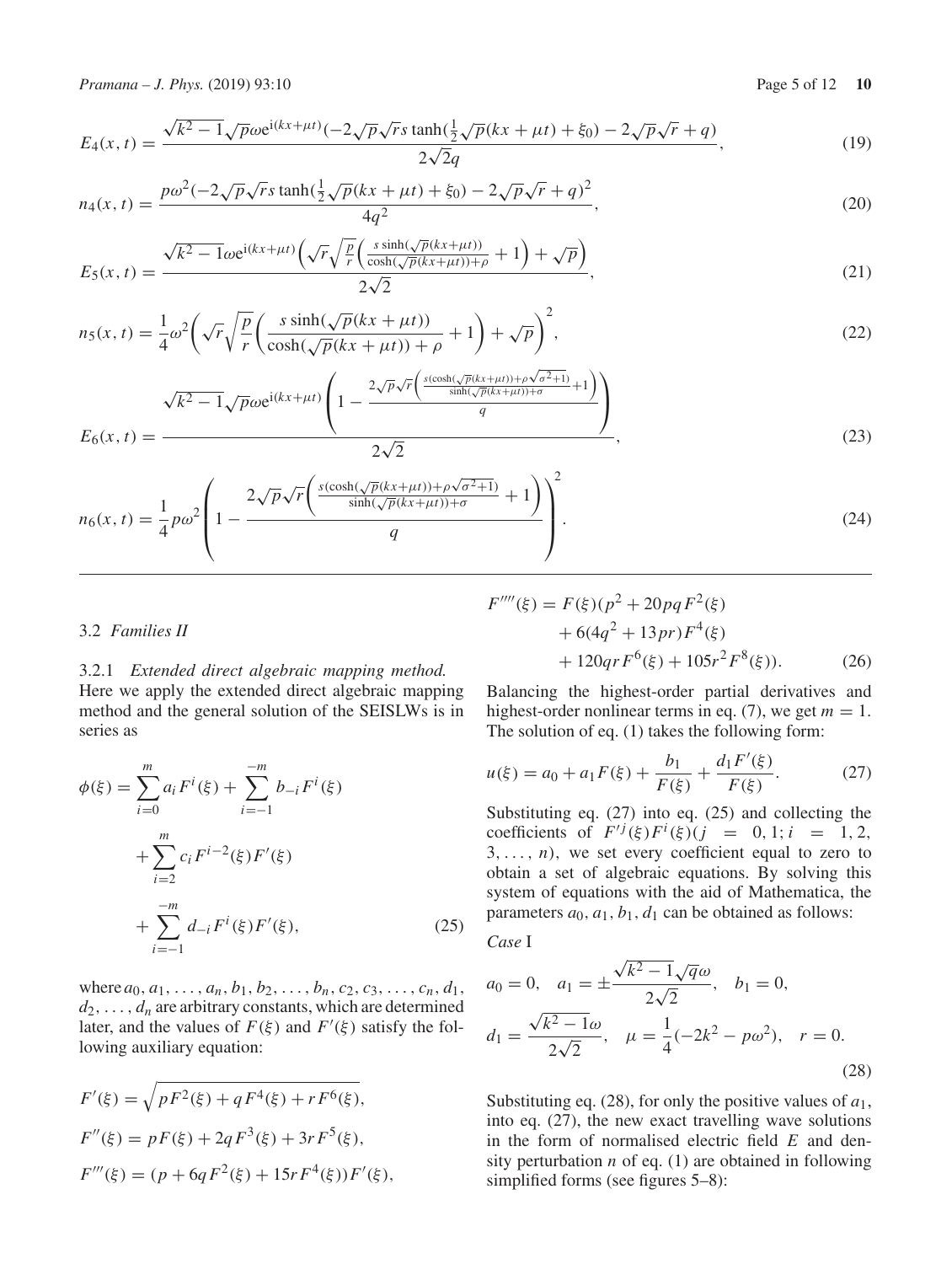

**Figure 5.** Exact solution for the real value of eq. (31) when  $k = 2$ ,  $p = 0.4$ ,  $\omega = 0.9$ ,  $r = 4$ ,  $s = 4$ ,  $\xi_0 = 0.5$ ,  $q = 0.5$ ,  $A = 1$ ,  $B = 1, \mu = 2.$ 



**Figure 6.** Exact solution given in eq. (32) when  $k = 8$ ,  $p = 0.5$ ,  $\omega = 0.6$ ,  $\xi_0 = 0.5$ ,  $q = 1.7$ ,  $A = 1$ ,  $B = 1$ ,  $\mu = 0.2$ .



**Figure 7.** Exact solution for the real value of eq. (33) when  $k = 3$ ,  $p = -1$ ,  $\omega = 0.8$ ,  $\xi_0 = 0.9$ ,  $q = 2$ ,  $C = 0.8$ ,  $\mu = 0.5$ .



**Figure 8.** Exact solution given in eq. (34) when  $k = 3$ ,  $p = -1$ ,  $\omega = 0.8$ ,  $\xi_0 = 0.9$ ,  $q = 2$ ,  $C = 2$ ,  $\mu = 0.5$ .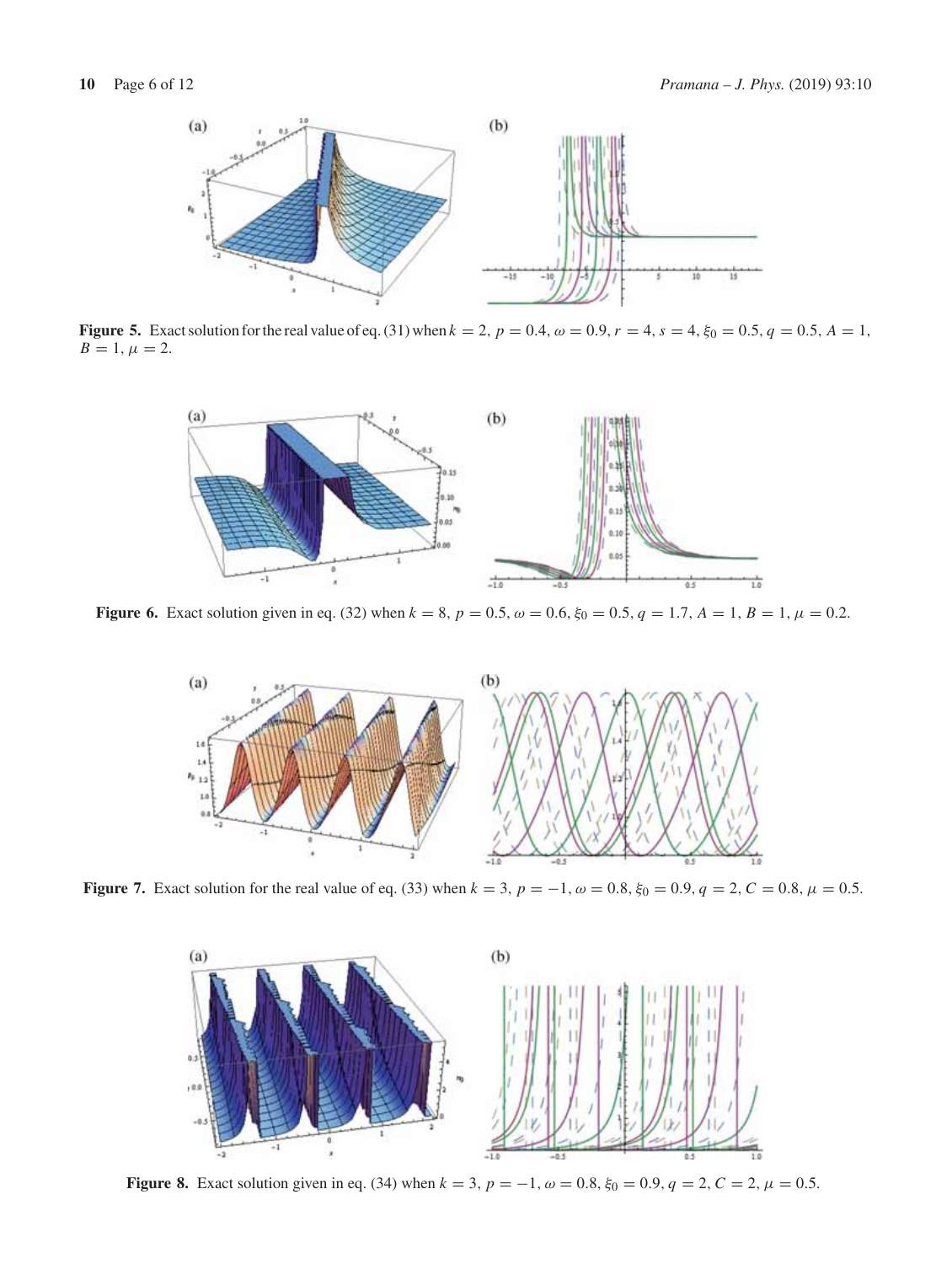*Pramana – J. Phys.* (2019) 93:10 Page 7 of 12 **10** 

$$
E_7(x,t) = \frac{\sqrt{k^2 - 1}\omega e^{i(kx + \mu t)}(\sqrt{p}\sqrt{q}\text{ssech}^2(\frac{1}{2}\sqrt{p}(kx + \mu t) + \xi_0) - 2p(s\tanh(\frac{1}{2}\sqrt{p}(kx + \mu t) + \xi_0) + 1)^2)}{4\sqrt{2}\sqrt{q}(s\tanh(\frac{1}{2}\sqrt{p}(kx + \mu t) + \xi_0) + 1)}
$$
\n(29)

$$
n_7(x,t) = \frac{\omega^2(\sqrt{p}\sqrt{q}\text{ssech}^2(\frac{1}{2}\sqrt{p}(kx + \mu t) + \xi_0) - 2p(s\tanh(\frac{1}{2}\sqrt{p}(kx + \mu t) + \xi_0) + 1)^2)^2}{16q(s\tanh(\frac{1}{2}\sqrt{p}(kx + \mu t) + \xi_0) + 1)^2},
$$
(30)

$$
E_8(x, t) = \frac{1}{4} \sqrt{k^2 - 1} \omega
$$
  
 
$$
\times e^{i(kx + \mu t)} \left( 2\sqrt{q} \sqrt{\frac{A}{\cosh(2(\sqrt{p}(kx + \mu t) + \xi_0)) - B}} + \frac{\sqrt{2}\sqrt{p} \sinh(2(\sqrt{p}(kx + \mu t) + \xi_0))}{\cosh(2(\sqrt{p}(kx + \mu t) + \xi_0)) - B} \right),
$$
 (31)

 $n_8(x, t)$ 

$$
= \frac{1}{8}\omega^2 \left(2\sqrt{q}\sqrt{\frac{A}{\cosh(2(\sqrt{p}(kx + \mu t) + \xi_0)) - B}}\right)
$$

$$
+\frac{\sqrt{2}\sqrt{p}\sinh(2(\sqrt{p}(kx+\mu t)+\xi_0))}{\cosh(2(\sqrt{p}(kx+\mu t)+\xi_0))-B}\Bigg)^2,\tag{32}
$$

$$
E_9(x, t) = \frac{1}{4} \sqrt{k^2 - 1} \omega e^{i(kx + \mu t)}
$$
  
 
$$
\times \left(2\sqrt{q} \sqrt{\frac{p}{Cp \sin(2\sqrt{-p}(kx + \mu t) + \xi_0) - q}} + \frac{\sqrt{2}C\sqrt{-p}p \cos(2\sqrt{-p}(kx + \mu t) + \xi_0)}{q - Cp \sin(2\sqrt{-p}(kx + \mu t) + \xi_0)}\right), \quad (33)
$$

$$
Case~\mathrm{II}
$$

$$
a_0 = 0
$$
,  $a_1 = 0$ ,  $b_1 = 0$ ,  $d_1 = \pm \frac{\sqrt{k^2 - 1}\omega}{\sqrt{2}}$ ,  

$$
\mu = \frac{1}{2}(-k^2 - 2p\omega^2)
$$
,  $r = 0$ . (35)

Substituting eq. (35), for only the positive value of  $d_1$ , into eq. (27), the normalised electric field *E* and density perturbation *n* of eq. (1) can be obtained as follows (see figures 9–12):

$$
E_{10}(x, t)
$$
  
= 
$$
\frac{\sqrt{k^2 - 1}\sqrt{p}s\omega e^{i(kx + \mu t)}\text{sech}^2(\frac{1}{2}\sqrt{p}(kx + \mu t) + \xi_0)}{2\sqrt{2}(s\tanh(\frac{1}{2}\sqrt{p}(kx + \mu t) + \xi_0) + 1)},
$$
(36)

$$
n_{10}(x,t) = \frac{ps^2 \omega^2 \text{sech}^4(\frac{1}{2}\sqrt{p}(kx + \mu t) + \xi_0)}{4(s \tanh(\frac{1}{2}\sqrt{p}(kx + \mu t) + \xi_0) + 1)^2},\tag{37}
$$

$$
E_{11}(x, t) = \frac{\sqrt{k^2 - 1}\sqrt{p}\omega e^{i(kx + \mu t)}\sinh(2(\sqrt{p}(kx + \mu t) + \xi_0))}{\sqrt{2}(\cosh(2(\sqrt{p}(kx + \mu t) + \xi_0)) - B)},
$$
\n(38)

$$
n_{11}(x,t) = \frac{p\omega^2 \sinh^2(2(\sqrt{p}(kx + \mu t) + \xi_0))}{(B - \cosh(2(\sqrt{p}(kx + \mu t) + \xi_0)))^2},
$$
\n(39)

$$
E_{12}(x,t) = \frac{C\sqrt{k^2 - 1}\sqrt{-p}p\omega e^{i(kx + \mu t)}\cos(2\sqrt{-p}(kx + \mu t) + \xi_0)}{\sqrt{2}(q - Cp\sin(2\sqrt{-p}(kx + \mu t) + \xi_0))},\tag{40}
$$

 $n_9(x, t)$ 

$$
= \frac{1}{8}\omega^2 \left(2\sqrt{q}\sqrt{\frac{p}{Cp\sin(2\sqrt{-p}(kx+\mu t)+\xi_0)}-q} + \frac{\sqrt{2}C\sqrt{-p}p\cos(2\sqrt{-p}(kx+\mu t)+\xi_0)}{q-Cp\sin(2\sqrt{-p}(kx+\mu t)+\xi_0)}\right)^2.
$$
\n(34)\n
$$
n_{12}(x,t) = -\frac{C^2p^3\omega^2\cos^2(2\sqrt{-p}(kx+\mu t)+\xi_0)}{(q-Cp\sin(2\sqrt{-p}(kx+\mu t)+\xi_0))^2}.
$$
\n(41)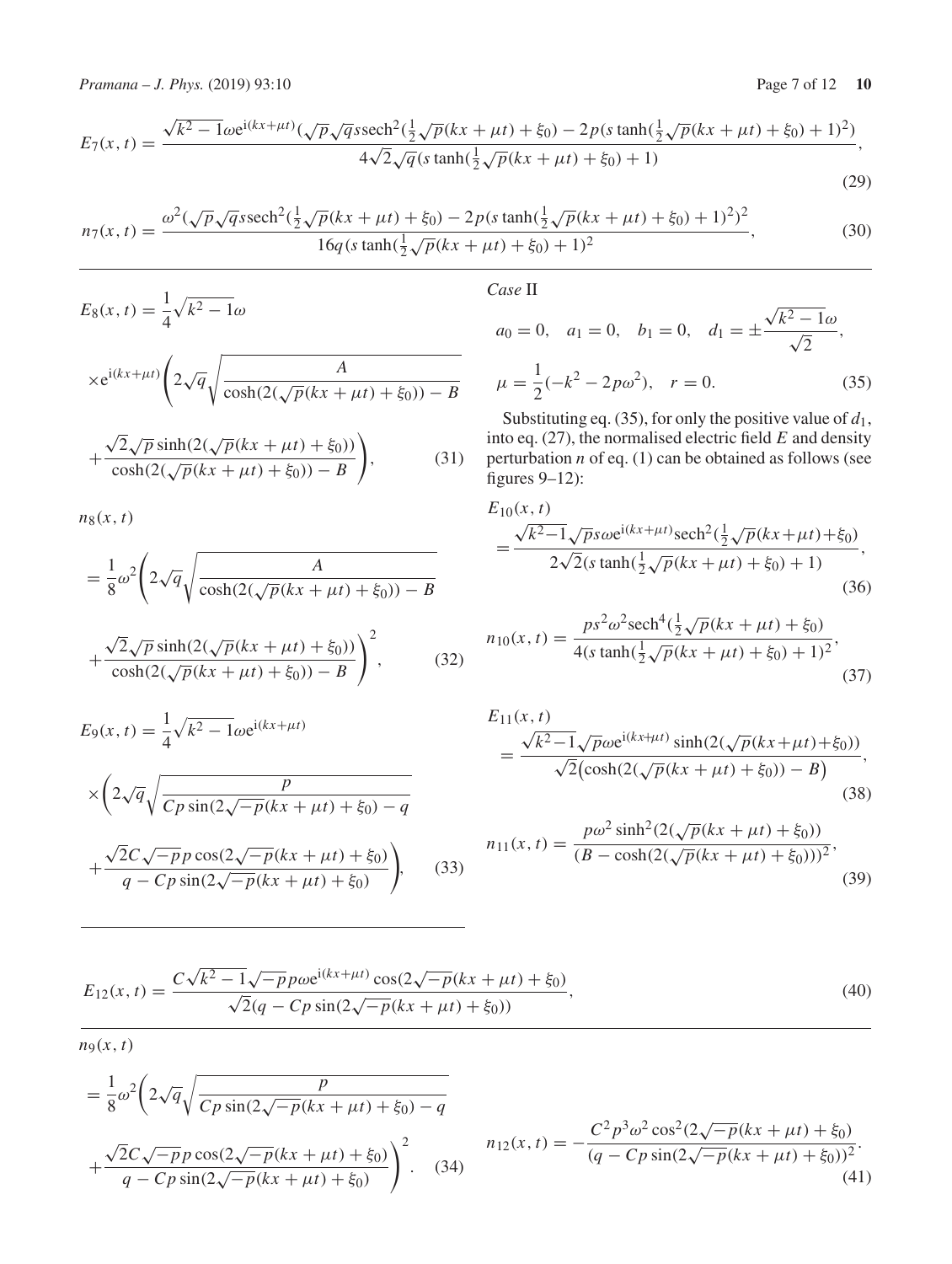

**Figure 9.** Exact solution for the real value of eq. (36) when  $k = 28$ ,  $p = 0.4$ ,  $\omega = 0.8$ ,  $s = 2$ ,  $\xi_0 = 0.5$ ,  $\mu = 0.5$ .



**Figure 10.** Exact solution given in eq. (37) when  $k = 8$ ,  $p = 0.5$ ,  $\omega = 0.7$ ,  $s = 0.6$ ,  $\xi_0 = 0.5$ ,  $\mu = 0.5$ .



**Figure 11.** Exact solution for the real value of eq. (38) when  $k = 2$ ,  $p = 0.5$ ,  $\omega = 0.8$ ,  $\xi_0 = 0.5$ ,  $q = 1$ ,  $B = 6$ ,  $\mu = 0.5$ .



**Figure 12.** Exact solution given in eq. (39) when  $k = 2$ ,  $p = 0.7$ ,  $\omega = 0.6$ ,  $\xi_0 = 1.5$ ,  $B = 0.4$ ,  $\mu = 0.8$ .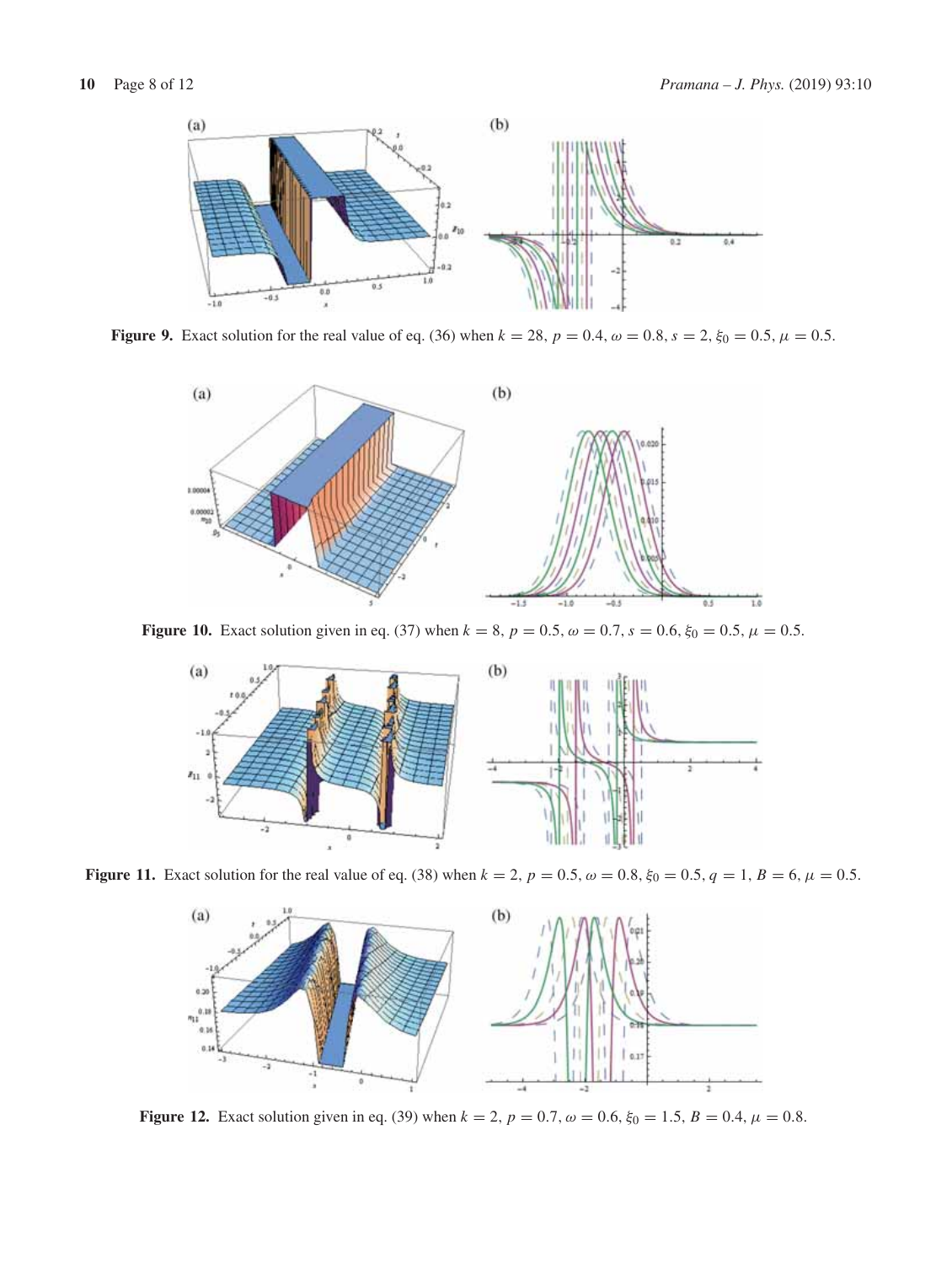*Pramana – J. Phys.* (2019) 93:10 **Page 9 of 12 10** Page 9 of 12 **10** 

$$
E_{13}(x,t) = e^{i(kx + \mu t)} \left( \frac{\sqrt{k^2 - 1}\sqrt{p}s\omega \operatorname{sech}^2(\frac{1}{2}\sqrt{p}(kx + \mu t) + \xi_0)}{4\sqrt{2}(s \tanh(\frac{1}{2}\sqrt{p}(kx + \mu t) + \xi_0) + 1)} - \frac{a_1(ps \tanh(\frac{1}{2}\sqrt{p}(kx + \mu t) + \xi_0) + p)}{q} \right),\tag{43}
$$

$$
n_{13}(x,t) = \frac{(\sqrt{2}\sqrt{k^2 - 1}\sqrt{p}q s\omega \operatorname{sech}^2(\frac{1}{2}\sqrt{p}(kx + \mu t) + \xi_0) - 8a_1 p(s \tanh(\frac{1}{2}\sqrt{p}(kx + \mu t) + \xi_0) + 1)^2)^2}{32(k^2 - 1)(qs \tanh(\frac{1}{2}\sqrt{p}(kx + \mu t) + \xi_0) + q)^2},
$$
\n(44)

$$
E_{14}(x,t) = \frac{e^{i(kx+\mu t)\left(4a_1\sqrt{\frac{A}{\cosh(2(\sqrt{p}(kx+\mu t)+\xi_0))-B}} + \frac{\sqrt{k^2-1}\sqrt{p}\omega\sinh(2(\sqrt{p}(kx+\mu t)+\xi_0))}{\cosh(2(\sqrt{p}(kx+\mu t)+\xi_0))-B}\right)}{2\sqrt{2}},
$$
(45)

$$
n_{14}(x,t) = \frac{\left(4a_1\sqrt{\frac{A}{\cosh(2(\sqrt{p}(kx+\mu t)+\xi_0))-B}} + \frac{\sqrt{k^2-1}\sqrt{p}\omega\sinh(2(\sqrt{p}(kx+\mu t)+\xi_0))}{\cosh(2(\sqrt{p}(kx+\mu t)+\xi_0))-B}\right)^2}{4(k^2-1)},
$$
\n(46)

$$
E_{15}(x,t) = \frac{e^{i(kx+\mu t)\left(4a_1\sqrt{\frac{p}{Cp\sin(2\sqrt{-p}(kx+\mu t)+\xi_0)}-q} + \frac{C\sqrt{k^2-1}\sqrt{-p}p\omega\cos(2\sqrt{-p}(kx+\mu t)+\xi_0)}{q-Cp\sin(2\sqrt{-p}(kx+\mu t)+\xi_0)}\right)}{2\sqrt{2}},
$$
(47)

$$
n_{15}(x,t) = \frac{\left(4a_1\sqrt{\frac{p}{Cp\sin(2\sqrt{-p}(kx+\mu t)+\xi_0)-q}} + \frac{C\sqrt{k^2-1}\sqrt{-p}p\omega\cos(2\sqrt{-p}(kx+\mu t)+\xi_0)}{q-Cp\sin(2\sqrt{-p}(kx+\mu t)+\xi_0)}\right)^2}{4(k^2-1)}.
$$
(48)

# *Case* III

$$
a_0 = 0, \quad a_1 = a_1, \quad b_1 = 0, \quad d_1 = \frac{\sqrt{k^2 - 1}\omega}{2\sqrt{2}},
$$
  
\n
$$
\mu = \frac{1}{4}(-2k^2 - p\omega^2),
$$
  
\n
$$
q = \frac{8a_1^2}{(k^2 - 1)\omega^2}, \quad r = 0.
$$
\n(42)

Substituting eq. (42) into eq. (27), the normalised electric field *E* and density perturbation *n* of eq. (1) can be obtained as the new exact travelling wave solutions in the simplified form as (see figures 13–18)

*Case* IV

$$
a_0 = a_1 = b_1 = 0, \quad d_1 = \pm \sqrt{2} \sqrt{k^2 - 1} \omega,
$$
  

$$
\mu \to \frac{1}{2} (-k^2 - 8p\omega^2), \quad q = 0.
$$
 (49)

Substituting eq. (49), for only the positive values of  $d_1$ , into eq. (27), the normalised electric field *E* and density perturbation *n* of eq. (1) can be obtained as a new exact travelling wave solutions in the simplified form as

$$
E_{16}(x,t) = \frac{\sqrt{k^2 - 1}\sqrt{p}s\omega e^{i(kx + \mu t)}\text{sech}^2(\frac{1}{2}\sqrt{p}(kx + \mu t) + \xi_0)}{\sqrt{2}(s\tanh(\frac{1}{2}\sqrt{p}(kx + \mu t) + \xi_0) + 1)},
$$
\n(50)

$$
n_{16}(x,t) = \frac{ps^2 \omega^2 \text{sech}^4(\frac{1}{2}\sqrt{p}(kx + \mu t) + \xi_0)}{(s \tanh(\frac{1}{2}\sqrt{p}(kx + \mu t) + \xi_0) + 1)^2},
$$
\n(51)

$$
E_{17}(x,t) = \frac{\sqrt{2}\sqrt{k^2 - 1}\sqrt{p}\omega e^{i(kx + \mu t)}\sinh(2(\sqrt{p}(kx + \mu t) + \xi_0))}{\cosh(2(\sqrt{p}(kx + \mu t) + \xi_0)) - B},
$$
\n(52)

$$
n_{17}(x,t) = \frac{4p\omega^2 \sinh^2(2(\sqrt{p}(kx + \mu t) + \xi_0))}{(B - \cosh(2(\sqrt{p}(kx + \mu t) + \xi_0)))^2},
$$
\n(53)

$$
E_{18}(x,t) = \frac{\sqrt{2}C\sqrt{k^2 - 1}(-p)^{3/2}\omega e^{i(kx + \mu t)}\cos(2\sqrt{-p}(kx + \mu t) + \xi_0)}{Cp\sin(2\sqrt{-p}(kx + \mu t) + \xi_0) - q},
$$
\n(54)

$$
n_{18}(x,t) = -\frac{4C^2p^3\omega^2\cos^2(2\sqrt{-p}(kx+\mu t) + \xi_0)}{(q-Cp\sin(2\sqrt{-p}(kx+\mu t) + \xi_0))^2}.
$$
\n(55)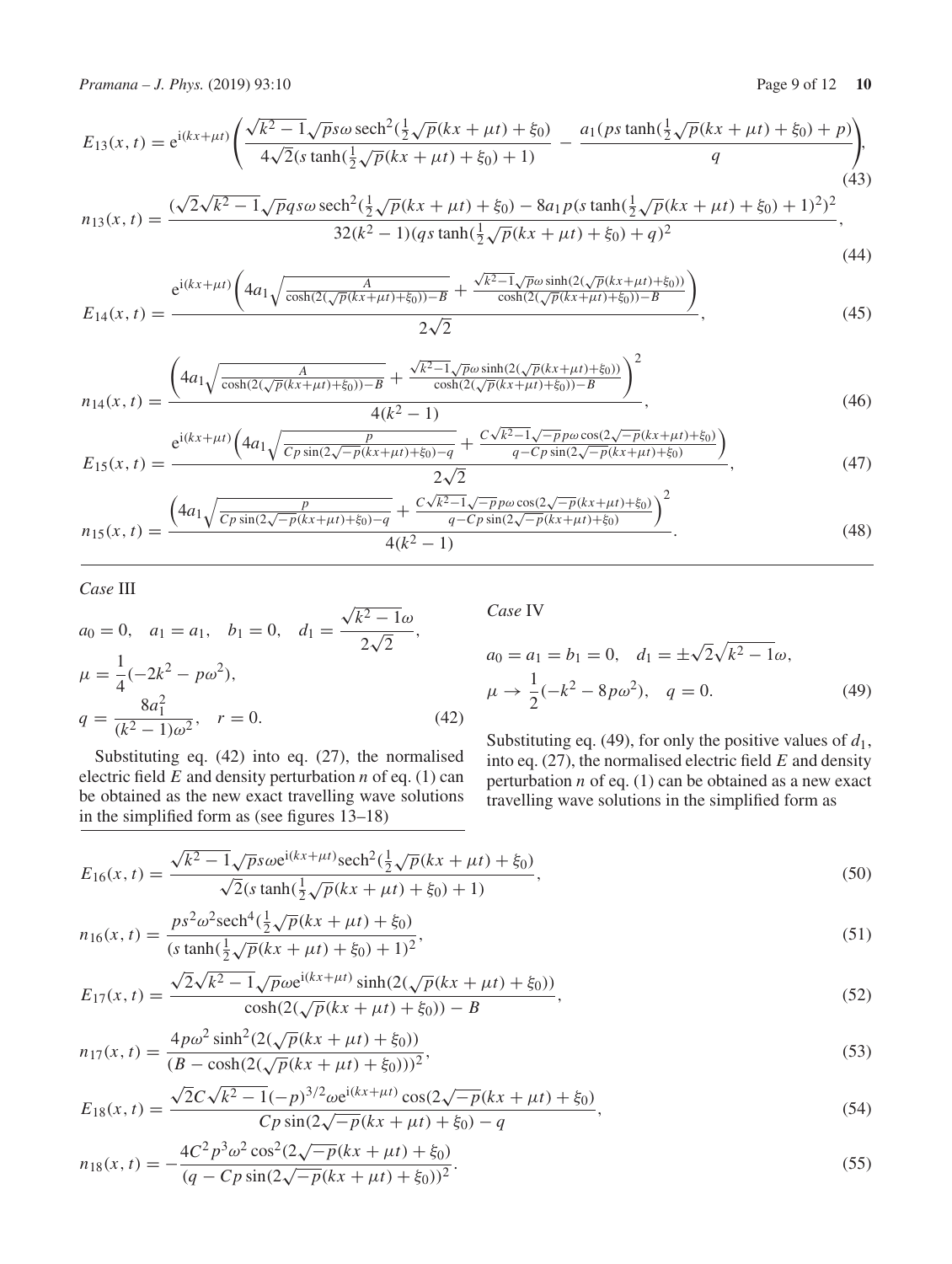

**Figure 13.** Exact solution for the real value of eq. (40) when  $k = 8$ ,  $p = -1$ ,  $\omega = 0.8$ ,  $\xi_0 = 1.5$ ,  $q = 2$ ,  $C = 0.5$ ,  $\mu = 0.4$ .



**Figure 14.** Exact solution given in eq. (41) when  $k = 8$ ,  $p = -1$ ,  $\omega = 0.9$ ,  $\xi_0 = 0.5$ ,  $q = 2$ ,  $C = 2$ ,  $\mu = 0.5$ .



**Figure 15.** Exact solution for the real value of eq. (47) when  $k = 6$ ,  $p = -1$ ,  $\omega = 0.9$ ,  $\xi_0 = 0.5$ ,  $q = 2$ ,  $a_1 = 2$ ,  $C = 2, \mu = 0.5.$ 



**Figure 16.** Exact solution given in eq. (48) when  $k = 5$ ,  $p = -1$ ,  $\omega = 0.9$ ,  $\xi_0 = 0.5$ ,  $q = 2$ ,  $a_1 = 2$ ,  $C = 2$ ,  $\mu = 0.8$ .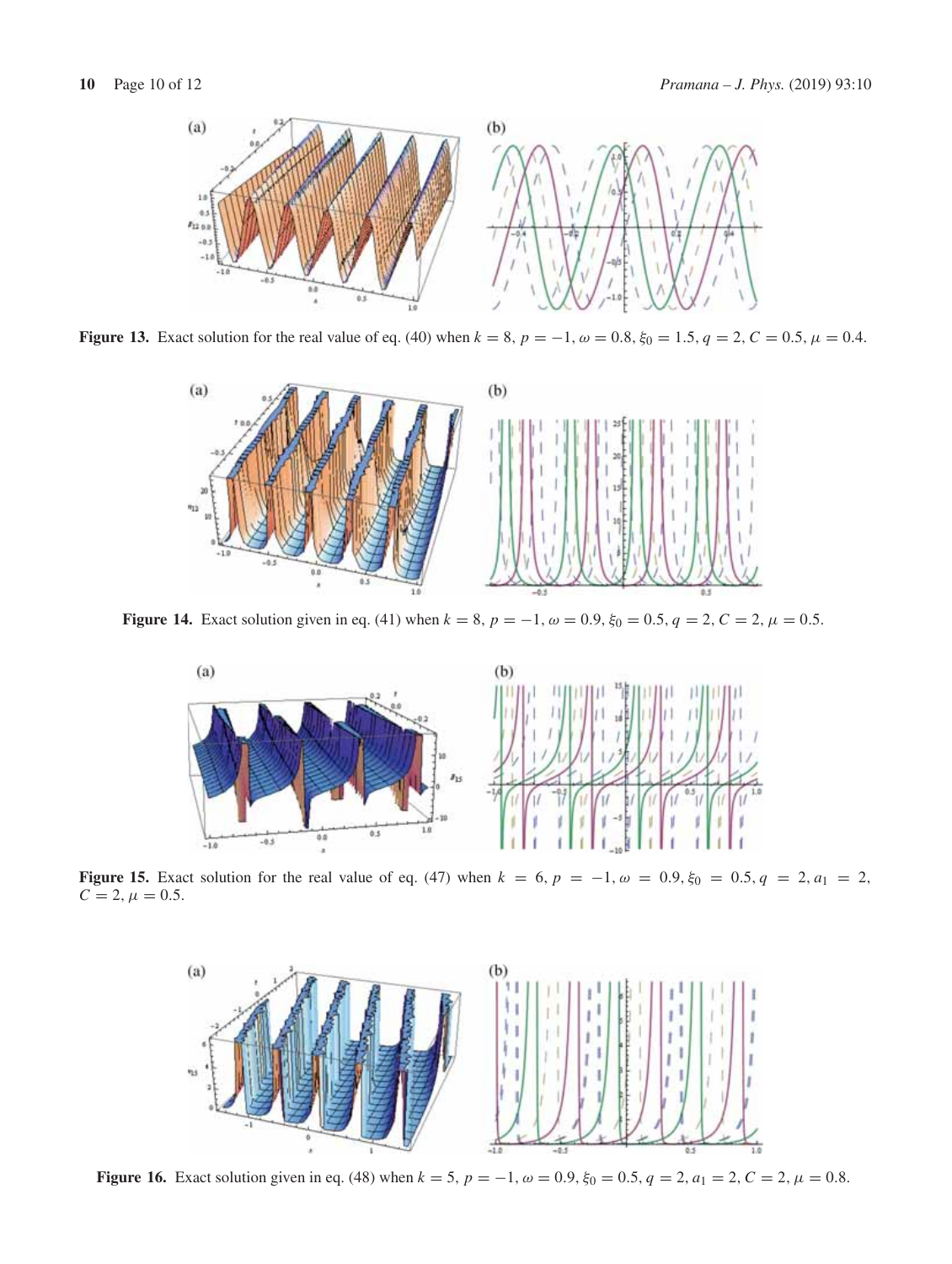

**Figure 17.** Exact solution for the real value of eq. (54) when  $k = 8$ ,  $p = -1$ ,  $\omega = 0.8$ ,  $\xi_0 = 0.5$ ,  $q = 0.5$ ,  $C = 0.2$ ,  $\mu = 0.7$ .



**Figure 18.** Exact solution given in eq. (55) when  $k = 2$ ,  $p = -1$ ,  $\omega = 0.8$ ,  $\xi_0 = 0.5$ ,  $q = 2$ ,  $C = 4.5$ ,  $\mu = 0.8$ .

## **4. Conclusion**

In this research paper, we studied two new techniques, extended auxiliary equation mapping and extended direct algebraic methods, to determine different kinds of new exact travelling wave solutions of the SEISLWs. Many NPDEs in science and engineering and other branches of physical sciences can also be solved by these fruitful and powerful methods. These methods are applied successfully on SEISLWs. As a result, we obtained different kinds of new exact travelling wave solutions in the form of normalised electric field and normalised density perturbation, which show the effectiveness and reliability of these methods. As a result, new exact travelling wave solutions are obtained in the form of trigonometric functions, hyperbolic functions, periodic solitary waves, bright and dark solitons, kink solutions which are shown graphically in two and three dimensions graphically. These new solutions play important roles in different areas of engineering, physics and other branches of physical sciences and are also helpful to other researchers in understanding and investigating the physical meaning of the system.

### **References**

[1] H M Baskonus and H Bulut, *Waves Random Complex Media* **27**, 163 (2017)

- [2] J Manafian, *Opt. Quant. Electron.* **49(1)**, 17 (2017)
- [3] S Tuluce Demiray and H Bulut, *Math. Comput. Appl.* **21(2)**, 21 (2016)
- [4] A Seadawy, D Kumar, K Hosseini and F Samadani, *Results Phys.* **9**, 1631 (2018)
- [5] A R Seadawy and K El-Rashidy, *Pramana J. Phys.* **87**: 20 (2016)
- [6] Abdullah, Aly Seadawy and Jun Wang, *Pramana J. Phys*. **91**: 26 (2018)
- [7] M N Ali, A R Seadawy and S M Husnine, *Pramana – J. Phys.* **91**: 48 (2018)
- [8] K U-H Tariq and A R Seadawy, *Pramana J. Phys.* **91**: 68 (2018)
- [9] A R Seadawy, *Pramana J. Phys.* **89**: 49 (2017)
- [10] M Arshad, A R Seadawy, D Lu and J Wang, *Chin. J. Phys.* **55**, 780 (2017)
- [11] A Asghar, A R Seadawya and D Lu, *Optik* **145**, 79 (2017)
- [12] A Seadawy, *Optik Int. J. Light. Electron. Opt.* **139**, 31 (2017)
- [13] M Iqbal, A R Seadawy and D Lu, *Mod. Phys. Lett. A* **33(32)**, 1850183 (2018)
- [14] Asghar Ali, Aly R Seadawy and Dianchen Lu, *Open Phys.* **16**, 219 (2018)
- [15] A R Seadawy, *Appl. Math. Sci.* **6(82)**, 4081 (2012)
- [16] A R Seadawy, *Physica A* **455**, 44 (2016)
- [17] D Lu, A R Seadawy, M Arshad and W Jun, *Results Phys.* **7**, 899 (2017)
- [18] K Tariq and A R Seadawy, *Results Phys.* **7**, 1143 (2017)
- [19] A R Seadawy and J Manafian, *Results Phys.* **8**, 1158 (2018)